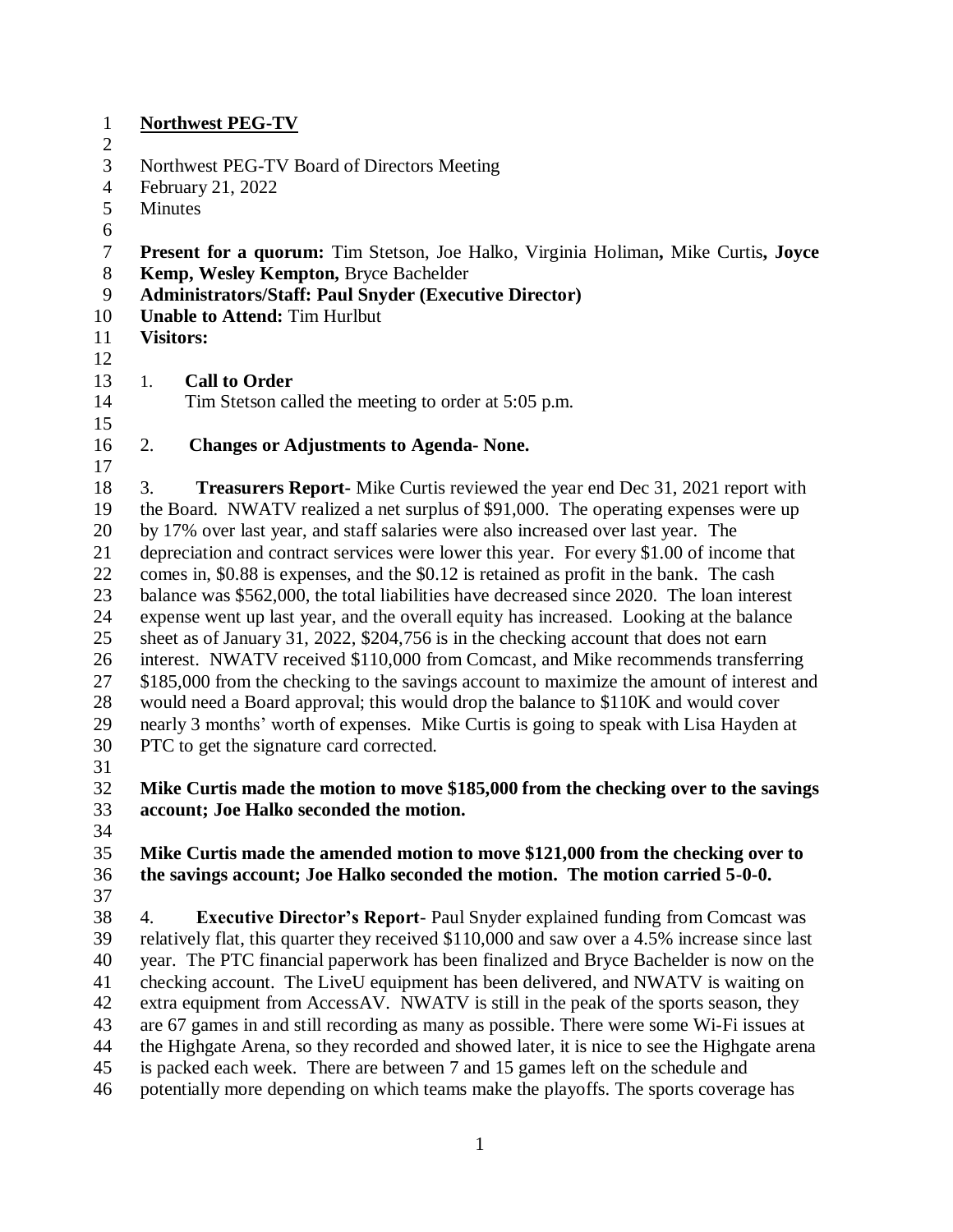been switched over to YouTube as Facebook wouldn't always allow all of the content

- when there is music in the backgrounds. Great response from the community to find the
- videos. This year there has been a decline in live videos, but the average watch time has
- 4 increased from 2.5 minutes to 20 minutes. Town Meeting Day will be in a week, results show will be from 8-9PM. Messenger staff has had a changeover, and the partnership
- may be missing due to the new staff. NWATV's Open Mic Variety Show, will have a
- guest appearance by Joel Ellerbrock who is a reporter and is going to join the next open
- mic night on Thursday and do a feature as well as interview staff. On Roger's second
- Saturday course he had 4 participants.
- 

- (Wesley Kempton & Joyce Kemp arrived)
- 5. **New Business**-

 a. **Rental Policy-** Paul was approached by one of their videographers, JR who was asked by an outside company to produce some videos for them. He was looking to see if he could rent equipment to do the work for them. Paul was wondering if NWATV should allow this. What is being produced is falling under 18 the mission of NWATV. Paul feels if they had some sort of rental policy where fees are being exchanged. Brattleboro has two rental options- if content will air they require 2% of equipment cost as a reservation. An estimated amount of \$4,000 worth of equipment the rental fee would be \$80.00- this option would apply to employees only. Option B for a non-employee, the cost would be 8% of the total cost of the equipment and join as a member of NWATV which is a \$50.00 fee and training of \$70.00. NWATV could create a combo package. Paul explained he would feel comfortable to do this for their employees. It would be nice if the final product could be used with NWATV. The Board discussed taxable income. The Board will continue with the policies they have in place. Ideas were discussed to offer a commission or a bonus, incentive to make connections with the companies and can bring in more revenue. Paul will reach out to Evan the accountant and see what they want to set the parameters to. This policy would only apply to someone who rented equipment. 

 b. **Security Upgrade-** Paul has been taking about a security policy when videographers need to access the building on off hours, Paul has been giving them a key to access the building. DC Innovations and Energy came down a couple of weeks ago and looked to see what NWATV wanted and how they could change this. Providing a keyless entry with a keycard, each person would have a different key card, cameras that are not associated with the current system will remain separate. The estimate they received is just below \$5,000. Keyless system will allow to deactivate and reactive the alarm. Paul will be able to monitor who is using the doors and what times the options of key card or pin code makes sense. If an employee lost their keys and copies of keys are concerning as someone could break into the building. The check in and check out system will track the employees and Paul can monitor off site, he could even revoke access off site if needed. This is for the back door only; the front door entrance is only open during the regular hours of operation. There will be an extra cost to re-key the locks.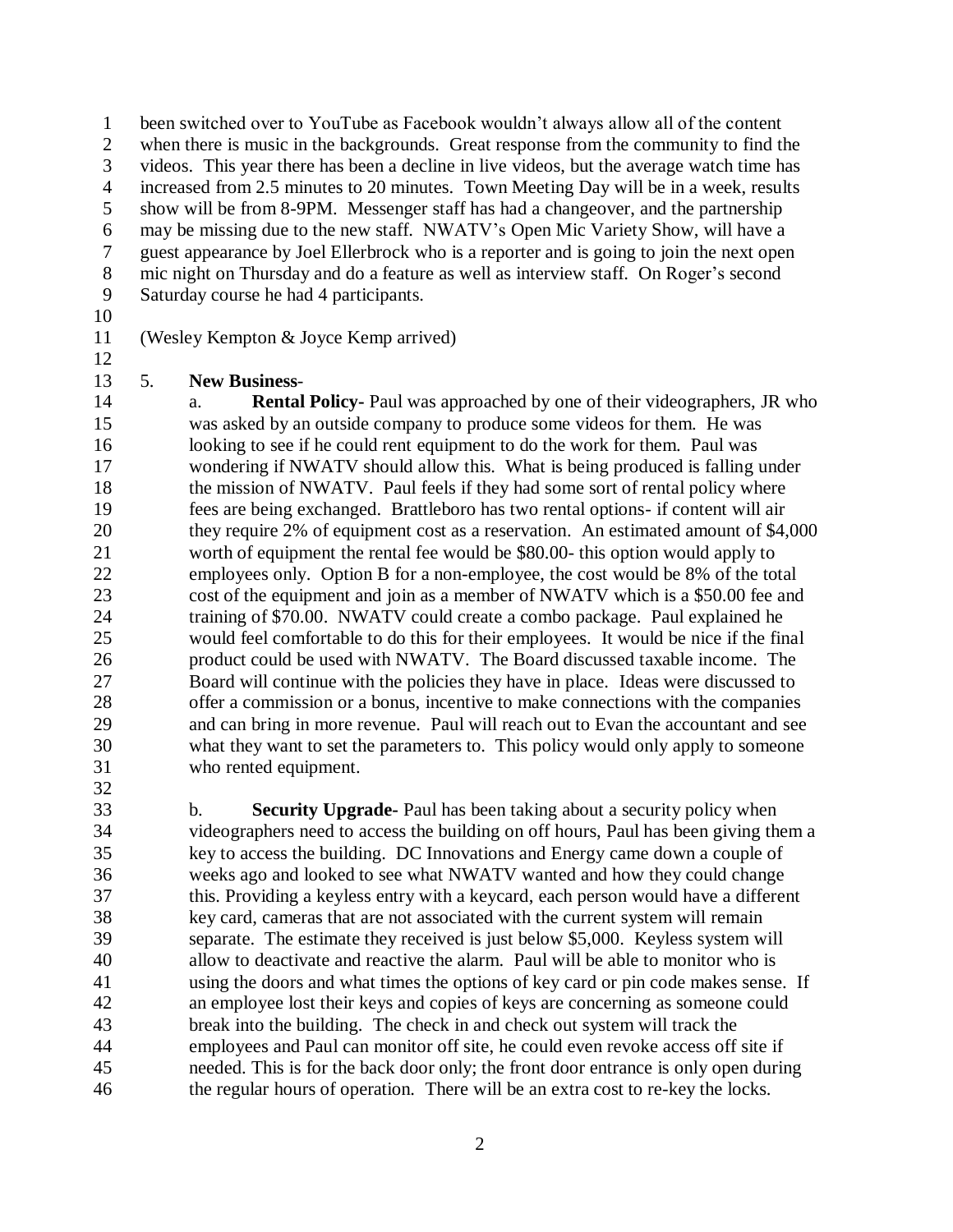2 Mike Curtis made the motion to approve the expenditure of up to \$5,000 for the security upgrade, Bryce Bachelder seconded the motion. The motion carried 7-0-0.

 c. **Board Member Search-** Paul Snyder explained he was nervous there would not be enough Board members for a quorum, he has not heard from Tim Hurlbut in quite some time and would like a committee to come together to get a new person on the Board. The Board will create a Board Member search committee, the members will be Virginia Holiman and Mike Curtis. The committee should potentially seek out two new members because once Mike Curtis finishes his term in October, he will not renew his term. Paul will put a PSA on the Station. The Board discussed the bylaws, which states a Board member may be terminated if they have more than 1 unexcused absences, they will amend in a future meeting to have this changed to 2 unexcused absences.

d. **Public Comment**- none.

 

## 6. **Old Business-**

 a. **COVID-19 Protocol Update**- Paul Snyder explained everything is going well, boards are bouncing back with virtual and in person. NWATV is working with the Boards to create some sort of technology to not have a gap with sending resources to an empty room. On Town Meeting Day, there will be 0 from the floor discussions, when two years ago there were 8 from the floor meetings. There are producers who are still coming into the station and producing shows. NWATV is making sure they are following protocols correctly, and so the station can stay open.

7. **Approval of Minutes- 12/20/2021**

 **Mike Curtis made the motion to approve the minutes of December 20, 2021, as presented; Virginia Holiman seconded the motion. The motion carried 7-0-0.**  

8. **Executive Session**

 **Joe Halko made the motion to enter Executive Session at 6:27 p.m.; Mike Curtis seconded the motion. The motion carried 7-0-0.** 

- **The Board exited Executive Session at 6:33 p.m. with no action necessary from discussions.**
- 9. **Adjourn**
- 

**The Board Adjourned at 6:35 p.m.**

Respectfully submitted,